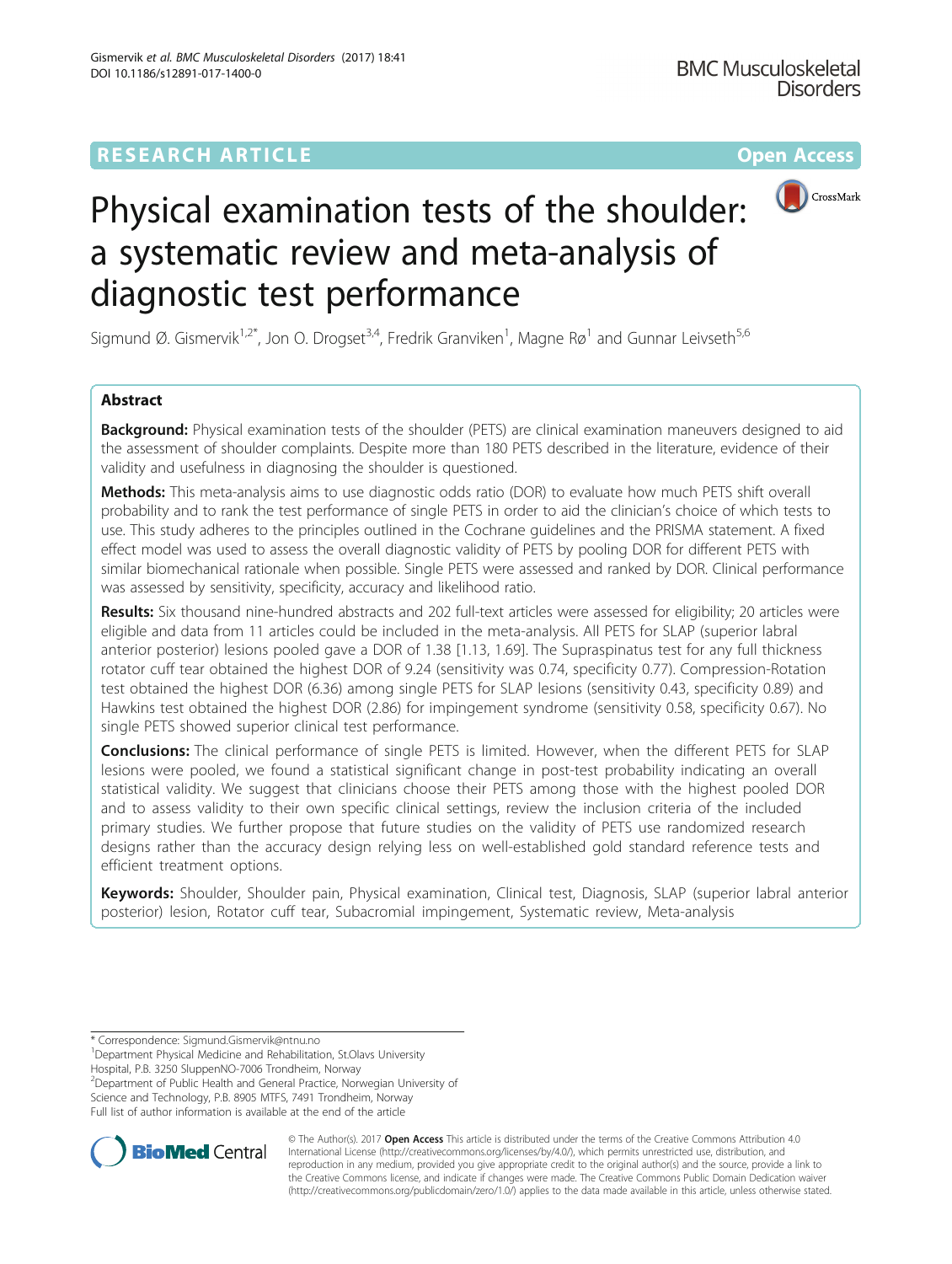## Background

Physical examination tests of the shoulder (PETS) aim to reproduce specific symptoms and signs as an aid for clinicians in diagnosing the painful shoulder. However, more than 180 different single PETS have been described in the literature [\[1\]](#page-7-0) making the choice of which tests to use challenging. In addition, confusion arises because different names are used for the same test (e.g. Supraspinatus test = Empty can test = Jobe's test  $[2-4]$  $[2-4]$  $[2-4]$  $[2-4]$ ). Also, different criteria of positivity have been used for the same test (e.g. both 'weakness' [[2\]](#page-7-0) and/or 'pain' [\[3](#page-7-0)] as criterion of positivity for the supraspinatus test). Last but not least, several of the single PETS have been used for several different shoulder diagnoses (e.g. Yergason's test originally published as a test of biceps pathology [\[5](#page-7-0)] is also used as test of glenoid labral pathology [[6\]](#page-7-0)). At present, therefore, there is a need to clarify the basis for an evidence based approach [[7](#page-7-0)].

The validity of PETS based on meta-analysis from studies in primary care settings is scarce due to primary studies of insufficient quality [\[8\]](#page-7-0). However, several meta-analyses on PETS have been published in the specialty care setting. In one of these, a meta-analysis limited to PETS for subacromial impingement syndrome [[9](#page-7-0)], the diagnostic validity of 'Hawkins', 'Supraspinatus', 'Drop arm' and 'Lift-off' tests was concluded to be limited by low pooled likelihood ratio (LR), but that 'Lift-off' test could be used to rule in a subscapularis tear. A more recent meta-analysis on rotator cuff tear recommended the 'External rotation lag sign' and 'Painful arc' tests based on findings of the highest pooled estimate of positive likelihood ratio and smallest confidence interval [[10](#page-7-0)]. However, there was no overlap between the two metaanalyses regarding the studies finally retained for statistical pooling. Two additional meta-analyses have been published on PETS for superior labral anterior posterior (SLAP) lesions. In the first., 'Active compression', 'Anterior slide', 'Crank' and 'Speed' tests were included in the meta-analysis and assessed by estimated receiver operating characteristic curves [\[11\]](#page-7-0). 'Anterior slide' was concluded to perform worse than the other three tests but there were otherwise no significant differences [\[11](#page-7-0)]. The second meta-analysis on SLAP lesions [[12](#page-7-0)] assessed Compression-rotation, Crank, Relocation, Speed and Yergason tests by pooled positive likelihood ratios and concluded that only the Yergason test showed statistical significant validity based on a likelihood ratio of 2.29 [1.21, 4.33]. In the update [[13](#page-7-0)] of the only previous meta-analysis that has analyzed single PETS for all shoulder diagnosis (not limited to a specific diagnosis) [\[14](#page-7-0)], the concusion was that no single PETS were pathognomonic for any specific diagnoses and that the performance of PETS in general was low.

Given that the previous meta-analysis included different PETS and came to different conclusions, there is still a lack of robust evidence guiding clinicians on which tests to use in clinical practice and there is a need to assess if they are useful at all. The previous metaanalyses [[9](#page-7-0)–[14](#page-7-0)] were all aimed to pool data for single PETS assuming they were based on different biomechanical rationales. Only one of them included PETS for all shoulder diagnoses. It is therefore reasonable to suggest a different approach to meta-analysis of PETS.

In this systematic review we want to initially include PETS for all shoulder diagnoses commonly seen in specialty shoulder clinics, but limit the meta-analysis to include only high quality primary studies with a low risk of bias. Furthermore, we will try to pool different PETS that are based on similar biomechanical rationales in order to evaluate the validity of PETS in general.

This meta-analysis aims to use diagnostic odds ratio (DOR) [[15\]](#page-7-0), to evaluate how much PETS shift overall probability and to rank the test performance of single PETS in order to aid the clinician's choice of which tests to use.

## **Methods**

The protocol for this systematic review and metaanalysis adhered to the principles outlined in the handbooks of the Cochrane Collaboration [[16\]](#page-7-0), the Norwegian Knowledge Center for Health Services [[17](#page-7-0)] and the preferred reporting items in systematic reviews and meta-analysis (PRISMA) statement [\[18\]](#page-7-0).

## Search methods for identification and processing of the literature

The electronic database searches were done in two stages (up to 2011; 2010 to June 2016). First stage, the searches were made in Medline (1946-), Embase (1980-), SPORT Discus (1975-); AMED (1985-); PEDRO (1929-) and the Cochrane library/Central. The alteration of the original search strategies was performed in 2015 and was used for searching the databases from 2010 to 2016. This modified search strategy included additional databasespecific search terms as well as relevant text-words. A modified version of the methodological filter for diagnostic accuracy studies was applied [\[19, 20\]](#page-7-0) in all searches. Additional citation searching and tracking was performed using ISI, SCOPUS and Google Scholar. Relevant reference lists of guidelines and systematic reviews were also checked. For a detailed description of the search strategy for Ovid Medline and PubMed see Additional file [1](#page-6-0).

The search results were imported into an electronic reference database (EndNote) for removal of duplicates and further processing. Abstracts and full text articles were thereafter screened by the eligibility criteria for the meta-analysis. All evaluations, including assessments of eligibility and quality, were done by pairs of authors. Consistent interpretation of the eligibility and quality assessment process was ensured in consensus meetings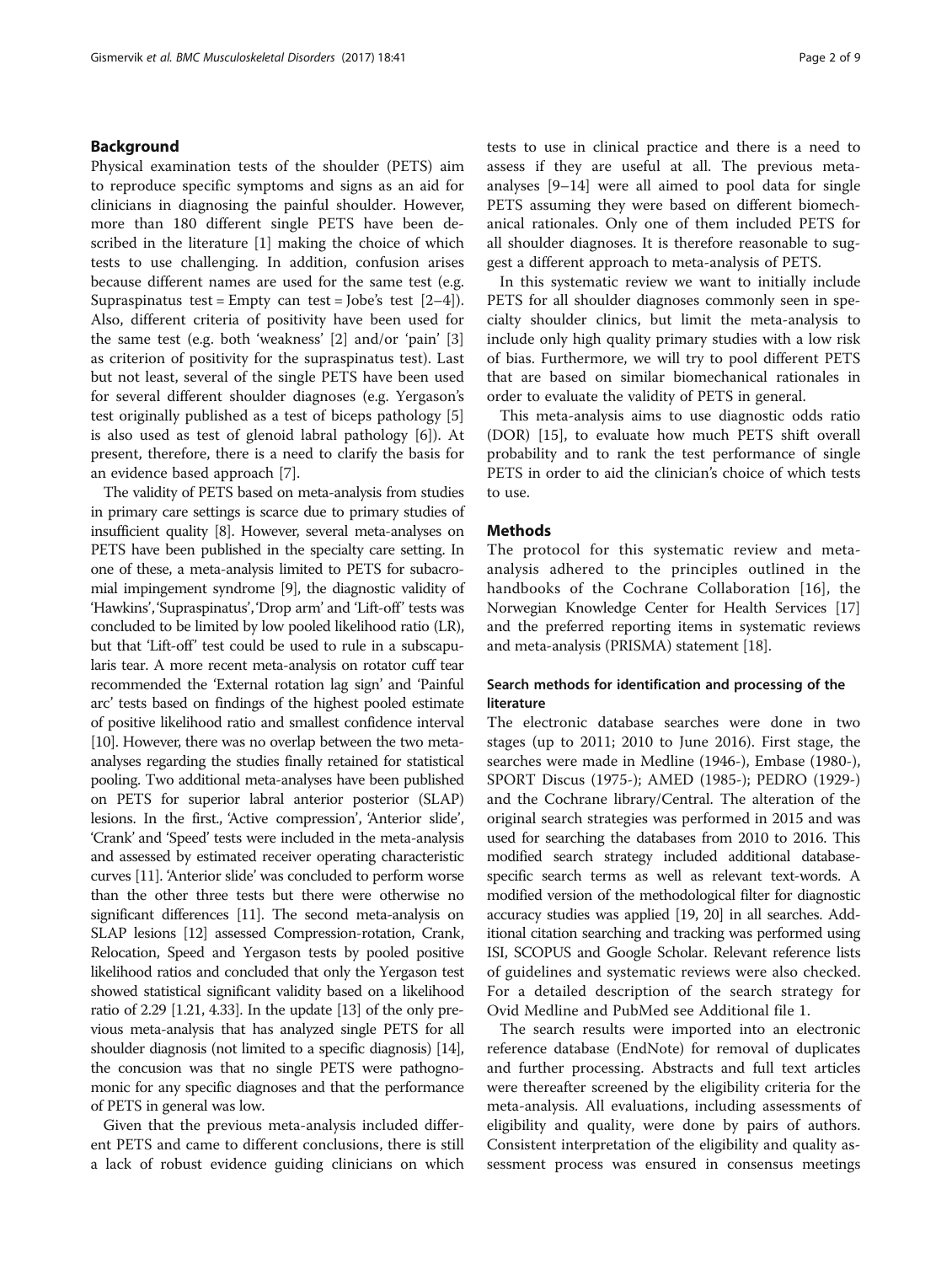with all authors before the respective processes were started. If doubt or dissent arose within the pair, consensus was sought with the other authors.

## Eligibility criteria, quality assessment and meta-analysis

Full-text articles which met the initial eligibility criteria 1–8 (Table [2](#page-5-0)) were assessed for potential sources of bias by use of the original quality assessment tool for diagnostic accuracy studies (QUADAS) [[21](#page-7-0)].

In line with recommendations [\[16](#page-7-0), [21](#page-7-0)], the 14 original QUADAS questions were adapted and a scoring guide was developed specifically for this review (See Appendix 2 in Additional file [2](#page-6-0) for a detailed description).  $2 \times 2$ tables were constructed from articles which met all eligibility criteria (Table 1). In line with convention [[22\]](#page-7-0), 0.5 was automatically added to all cells of the  $2 \times 2$  table if one cell was 0. A fixed effect model was used to calculate sensitivity, specificity, accuracy, likelihood ratios (LR +/−) and DOR from pooled 2 × 2 tables. Exclusion of potential outlier studies before final pooling of data was based on visual outlier appearance in a Funnel plot, measurement of Cooks distance and assessment of spectrum effects [[23\]](#page-7-0) including disease prevalence in primary studies deviating from the average for all PETS within each diagnostic category. The performance of Single PETS were assessed and ranked by pooled DOR for each test and likelihood ratios were calculated to assess clinically relevant shifts in probability. The diagnostic validity of PETS in general was assessed by pooling DOR for different PETS based on similar biomechanical rationale (only possible for SLAP lesions). DOR pooled for detection of SLAP lesions was visualized in a forest plot. Heterogeneity for data in the forest plot was assessed by chi-square and I-square. Both bivariate and hierarchical

Table 1 Eligibility criteria for inclusion in the meta-analysis

random effects modelling were planned as options in the case of pooling five or more studies with high levels of heterogeneity.

## Results

## Articles and PETS included in the meta-analysis

The flow of the search and selection process is presented in Fig. [1](#page-3-0).

From the 6900 abstracts and 202 full-text articles assessed for eligibility, 20 articles [\[2](#page-7-0), [3, 6, 24](#page-7-0)–[40\]](#page-8-0) were found to have an acceptable risk of bias after QUADAS scoring (Fig. [2,](#page-3-0) Additional files [3](#page-6-0), [4](#page-6-0), and [5](#page-6-0)).

All the PETS reported in the 20 articles are listed in Appendix 1 (Additional file [2](#page-6-0), see also Additional file [5](#page-6-0) for extracted raw-data). Data from 11 articles, where at least two articles had described and interpreted the same single PETS the same way, was available for metaanalysis (see Additional file [6](#page-6-0)). The meta-analysis included PETS from three shoulder diagnoses (10 for SLAP lesions, two for subacromial impingement syndrome and one for rotator cuff tear). Subsequent assessments of outlier characteristics led to excluding one of the PETS [\[30](#page-7-0)] from the meta-analysis (Fig. [3](#page-4-0)).

#### Evidence of diagnostic validity of PETS

Only PETS for SLAP lesions could be assessed for overall validity by pooling several different PETS based on similar biomechanical rationales. The pooled DOR of the included PETS for SLAP lesions was 1.38 [1.13, 1.69]. Heterogeneity chi-squared was 26.6 (d.f. = 19),  $p =$ 0.12; I-squared (variation in DOR attributable to heterogeneity) was 28.5% (Fig. [3a](#page-4-0)). A summary of results for the single PETS included in the meta-analysis is presented in Table [2.](#page-5-0)

Abstracts 1. Single PETS were studied<sup>a</sup> 2. PETS were compared to a reference test 3. Living humans were studied (animal, cadaver and general anaesthetic studies were excluded) 4. Study was not merely about fractures, dislocations of joints or nerve dysfunction 5. Article was in English or Scandinavian languages Full-text articles<sup>a</sup>  $1-5$ . Same as above 6. The study included at least 20 patients 7. Sensitivity or specificity was reported or possible to discern for at least one PETS 8. The reference test was plausible (Supplement) for the condition studied 9. Risk of bias was acceptable, ie. patient selection criteria were clearly described (QUADAS question 2) and at least 8 of the 14 QUADAS items were scored "yes" Requirement for pooling of data 10. Construction of  $2 \times 2$  contingency tables was possible and at least 2 studies reported PETS that were conducted and interpreted in the same ways

PETS-physical examination test(s) of the shoulder, QUADAS-quality assessment tool for diagnostic accuracy studies, 1 Articles that met criteria 1–8 were assessed with QUADAS.

<sup>a</sup>Studies that reported test characteristics for several single tests or combinations were also included as long as data on test performance for at least one single test was provided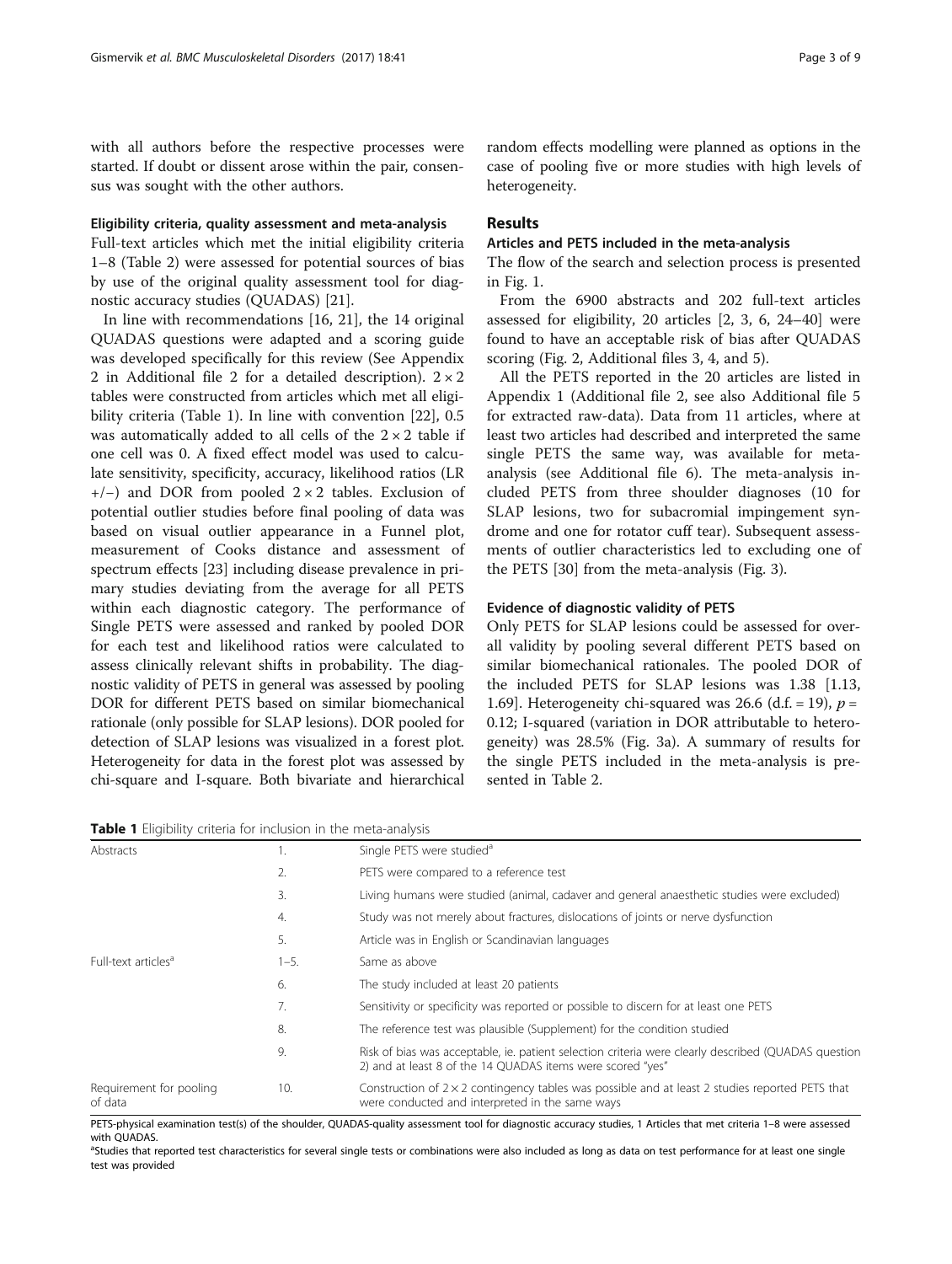<span id="page-3-0"></span>

The Compression-Rotation test [[41\]](#page-8-0) obtained the highest pooled DOR among single PETS in the SLAP category:  $DOR = 6.36$  [1.41, 28.59]; specificity 0.89 and sensitivity 0.43. The highest ranks by pooled DOR for single PETS within the remaining shoulder diagnoses analyzed were the Hawkins test [[42\]](#page-8-0) for subacromial impingement syndrome: DOR = 2.86 [1.14, 7.17]; specificity 0.67, sensitivity 0.58; and the Supraspinatus test [[4\]](#page-7-0) for diagnosing any full thickness rotator cuff tear. The Supraspinatus test obtained the highest DOR overall: DOR = 9.24 [1.99, 42.84]; sensitivity 0.74, specificity 0.77.

## **Discussion**

This meta-analysis found statistical evidence for diagnostic validity of PETS when different tests for SLAP lesions were pooled  $(DOR = 1.38)$ . Among the single PETS included in the meta-analysis, the highest DOR (9.24) overall was obtained for the Supraspinatus test in diagnosing any full thickness rotator cuff tear. The Compression-Rotation test was ranked highest of the SLAP tests (DOR 6.36) and the Hawkins test (DOR 2.86) for subacromial impingement syndrome (See Table [2](#page-5-0) for details). However, the high risk of bias in primary studies and the fact that single PETS were performed and interpreted in diverging ways, limited the number of single PETS available for meta-analysis.

What constitutes superior clinical performance of a clinical test? In line with previous findings [[13\]](#page-7-0), no single PETS in this meta-analysis showed superior diagnostic validity when pooled test performance was assessed. An ideal test should have the ability to discriminate between subjects with and without the condition in question, i.e. a concurrent high sensitivity and specificity is sought. LR and DOR both convey a measurement for this concurrency  $(LR + =$ sensitivity/1-specificity;  $LR = 1$ -sensitivity/specificity and DOR = LR+/LR-) of which DOR is the most sensitive single indicator of test performance [\[15](#page-7-0)]. For instance, when sensitivity and specificity both rise above 0.91; LR+ rises above 10 and DOR rises above 100. When reaching perfect test performance DOR rises to infinity. Nevertheless, LR may be more intuitive to the clinician when assessing clinical performance. According to Jaeschke et. al. [\[43\]](#page-8-0), LR ratios >10 (LR+) or <0.1 (LR-) are needed to generate clinically conclusive changes in probability and moderate shifts are generated by a LR+ of 5–10 or LR- of 0.1-0.2.

When Walton et al. [[12](#page-7-0)] recommended the Yergason test for SLAP lesions this was based on a pooled LR+ of

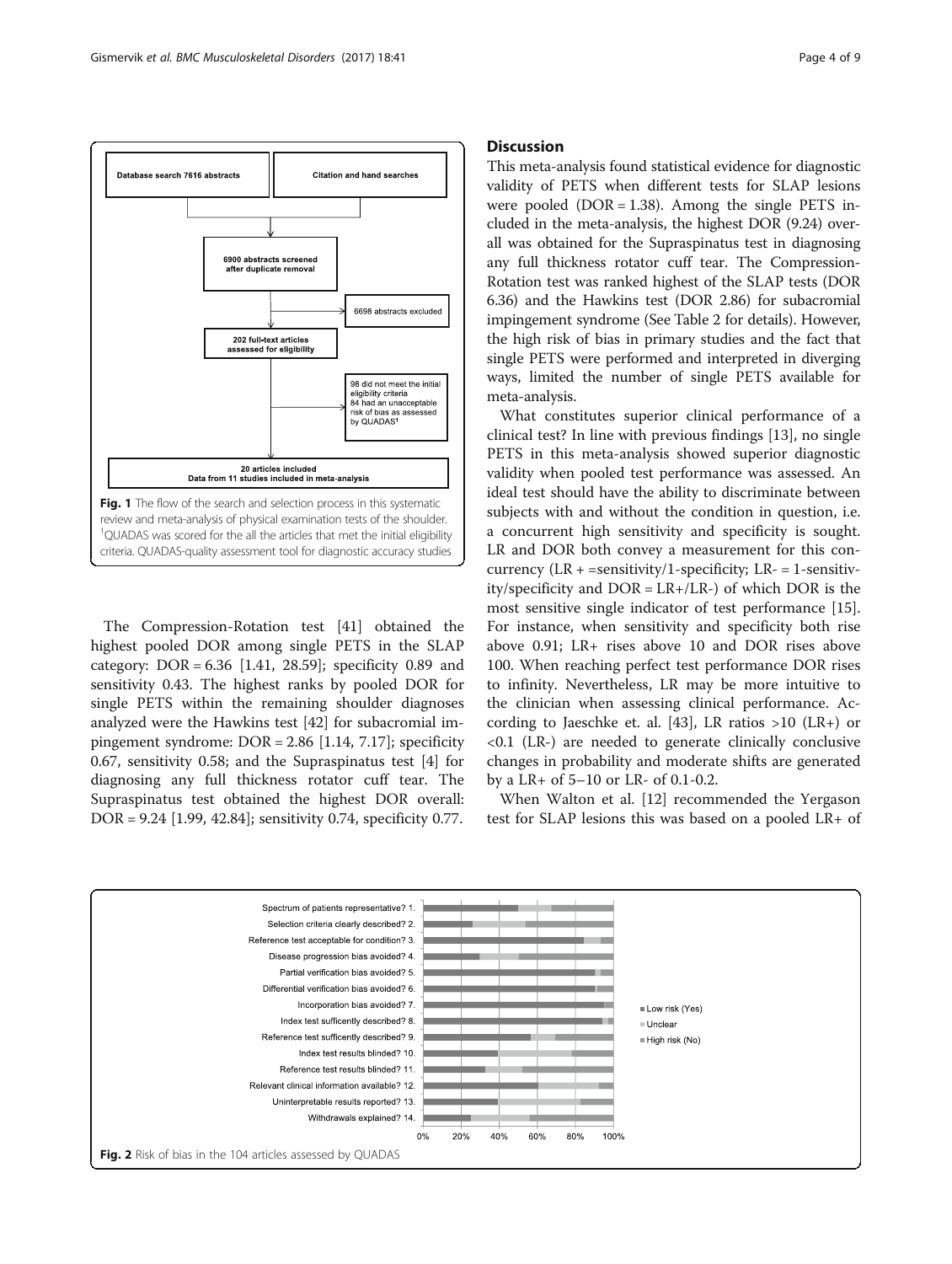<span id="page-4-0"></span>

of [1.13, 1.69]. The Forrest plot also visualizes that the variation in performance between the presumably different PETS was low. Heterogeneity chi-squared was 26.6 (d.f.  $=$  19),  $p = 0.12$ ; I-squared (variation in DOR attributable to heterogeneity) was 28.5%. PETS-physical examination tests of the shoulder, DOR-diagnostic odds ratio. **b** Funnel plot of  $2 \times 2$  tables constructed for SLAP lesions. Nos. 15, 17 and 19 were omitted in the meta-analysis due to outlier characteristics; i.e. visual outlier appearance (No. 19), Cooks distance (No. 19) and disease prevalences (for the 10 PETS) deviating from the average 46% (72% for Nos. 15 and 17 and 31% for No. 19). Assessment of spectrum effects showed that Nos. 19 (Biceps load II test, (Kim, S.H -01)) and Nos. 15 and 17 (the O'Brien and Crank test, (Myers, T.H -05)) had included a non-representative spectrum of patients; they had low average ages (30.6 years [No. 19] and 23.9 years [Nos. 15&17]) and for Nos. 15&17 only athletes younger than 50 were included. Ln(DOR)-natural logarithmic transformation of diagnostic odds ratio

2.29. We found a similar LR+ (2.50) for the Yergason test and a slightly higher LR+ (3.91) for the Compression-Rotation test. However, when ranked by DOR the Yergason test performed second to Compression-Rotation test in our results (Table [2](#page-5-0)). None of the pooled results for single PETS resulted in LR+ above the range of 2–5 representing a small shift in probability [[43](#page-8-0)].

The original study of the validity of a single PETS tend to report much better performance than later less biased attempts to replicate results. Despite the high sensitivity and specificity reported in the first study on Biceps load II [[30\]](#page-7-0), outlier characteristics led to exclusion from our meta-analysis (Fig. 3b). This decision is supported by previous reports about extensive bias in original studies and is in line with the exclusion of the

original study on the Active Compression Test in a previous meta-analysis [[13\]](#page-7-0).

The forest plot (Fig. 3) visualizes the variation in the estimated performance of presumably different PETS. As we see, the estimated performance tends to vary between studies more than between the different tests, with a possible exception for the anterior slide test which also was found inferior to other SLAP tests in a previous meta-analysis [[11\]](#page-7-0). In PETS aimed to detect SLAP lesions, most are designed to manipulate the superior labrum by stressing the glenohumeral joint often in combination with pulling on the biceps tendon (e.g. the Yergasons test of O'Brian test). This could be one of the reasons that performances of different tests vary relatively little, but this cannot explain why the general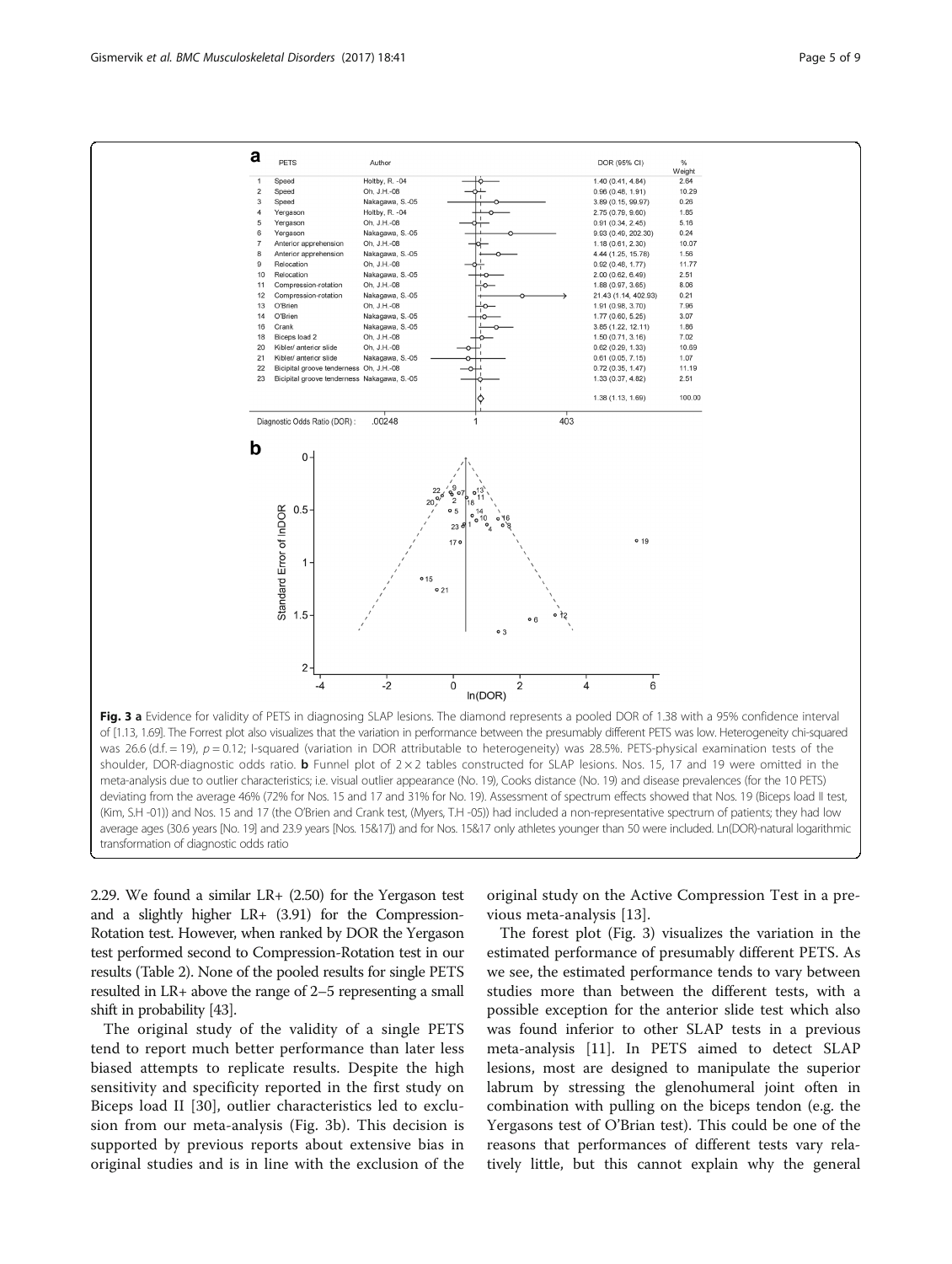<span id="page-5-0"></span>Table 2 Diagnostic measures of single PETS ranked by DOR

| <b>PETS</b><br>category | Single PETS                                                                                                                                                 | No. of<br>studies | Pooled <sup>a</sup> results (95% CI) |                       |                       |                       | Accuracy       | Likelihood ratios |
|-------------------------|-------------------------------------------------------------------------------------------------------------------------------------------------------------|-------------------|--------------------------------------|-----------------------|-----------------------|-----------------------|----------------|-------------------|
|                         |                                                                                                                                                             |                   | Sensitivity                          | Specificity           | <b>DOR</b>            | Accuracyb             | rank           | positive/negative |
| SLAP                    | Compression-rotation                                                                                                                                        | $\overline{2}$    | $0.43$ $(0.31, 0.56)$                | $0.89$ $(0.67, 0.97)$ | 6.36 (1.41, 28.59)    | $0.68$ $(0.59, 0.77)$ |                | 3.91/0.64         |
|                         | Yergason                                                                                                                                                    | 3                 | 0.20(0.13, 0.30)                     | $0.92$ $(0.81, 0.97)$ | 2.91 (0.94, 9.08)     | 0.59(0.54, 0.65)      | 3              | 2.50/0.87         |
|                         | Anterior apprehension                                                                                                                                       | 2                 | $0.74$ $(0.61, 0.84)$                | $0.45$ $(0.35, 0.55)$ | 2.29 (1.12, 4.69)     | 0.51(0.51, 0.66)      | 4              | 1.35/0.58         |
|                         | Crank                                                                                                                                                       | 2                 | $0.46$ $(0.33, 0.60)$                | $0.72$ $(0.54, 0.85)$ | 2.18 (0.82, 5.78)     | $0.60$ $(0.49, 0.71)$ | $\overline{2}$ | 1.64/0.75         |
|                         | Speed                                                                                                                                                       | 3                 | 0.20(0.11, 0.32)                     | $0.88$ $(0.73, 0.95)$ | 1.73 (0.53, 5.65)     | 0.57(0.49, 0.64)      | 5              | 1.67/0.91         |
|                         | Relocation                                                                                                                                                  | 2                 | $0.61$ (0.48, 0.72)                  | $0.47$ $(0.37, 0.57)$ | 1.36 (0.69, 2.66)     | $0.53$ $(0.45, 0.61)$ | 6              | 1.15/0.83         |
|                         | O'Brien                                                                                                                                                     | 3                 | $0.66$ $(0.55, 0.75)$                | $0.36$ $(0.21, 0.55)$ | 1.10(0.46, 2.60)      | 0.50(0.39, 0.60)      | 9              | 1.03/0.94         |
|                         | Bicipital groove tenderness                                                                                                                                 | 2                 | $0.26$ $(0.17, 0.37)$                | $0.74$ $(0.63, 0.82)$ | 0.98(0.47, 2.05)      | $0.52$ (0.45, 0.59)   | 7              | 1.00/1.00         |
|                         | Kibler/anterior slide                                                                                                                                       | 2                 | 0.10(0.04, 0.23)                     | $0.85$ $(0.73, 0.93)$ | $0.61$ $(0.17, 2.23)$ | $0.51$ (0.44, 0.57)   | 8              | 0.67/1.06         |
| <b>SIS</b>              | Hawkins-Kennedy                                                                                                                                             | $\overline{2}$    | $0.58$ (0.50, 0.66)                  | $0.67$ $(0.47, 0.83)$ | 2.86 (1.14, 7.17)     | $0.60$ $(0.53, 0.68)$ |                | 1.76/0.63         |
|                         | Neer                                                                                                                                                        | $\overline{2}$    | 0.59(0.52, 0.67)                     | $0.60$ $(0.40, 0.77)$ | 2.17 (0.91, 5.19)     | 0.59(0.52, 0.67)      | $\overline{2}$ | 1.48/0.68         |
| RCT <sup>d</sup>        | Any full thickness RCT                                                                                                                                      | 2                 | $0.74$ $(0.39, 0.92)$                | $0.77$ $(0.69, 0.83)$ | 9.24 (1.99, 42.84)    | $0.76$ $(0.63, 0.88)$ | <b>NA</b>      | 3.22/0.63         |
|                         | Supraspinatus full thickness<br>only                                                                                                                        | $\overline{2}$    | $0.60$ $(0.46, 0.72)$                | $0.70$ $(0.61, 0.78)$ | 3.50 (1.74, 7.02)     | $0.66$ $(0.58, 0.73)$ | NA.            | 2.00/0.57         |
|                         | Any RCT                                                                                                                                                     | 3                 | $0.60$ $(0.52, 0.68)$                | $0.63$ $(0.55, 0.71)$ | 2.63 (1.62, 4.27)     | $0.62$ $(0.56, 0.68)$ | <b>NA</b>      | 1.62/0.63         |
|                         | BETC abouted according to the character DOD discovering adds antis. CLAD consideration activities considerate CLC solid according to according DCT activity |                   |                                      |                       |                       |                       |                |                   |

PETS physical examination tests of the shoulder, DOR diagnostic odds ratio, SLAP superior labrum anterior superior, SIS subacromial impingement, RCT rotator cuff tear

<sup>a</sup>Calculated by a fixed effect model

**Based on average prevalences: 0.456 for SLAP lesions tests, 0.767 for SIS tests and 0.422 for the RCT test** 

<sup>c</sup>Calculated from pooled sensitivity and specificity

<sup>d</sup>Pooling was only possible for the Supraspinatus test (= Empty can test = Jobe's test); Weakness indicates positive test

validity of PETS is poor. However, pathoanatomical/biomechanical rationale that most PETS are based on have recently been debated. For example, in subacromial impingement syndrome, the rationale for PETS (e.g. Hawkins and Neer's sign tests) is that the greater tuberosity is rotated up underneath the acromion to force pinching of the bursa and supraspinatus tendon to reproduce impingement pain. The evidence for this postulated biomechanical explanation for the pain elicited is lacking [\[44](#page-8-0)]. Moreover, the fact that the interplay between genetics and psychological factors predicts shoulder pain in experimental and postoperative settings [[45\]](#page-8-0) also challenges the idea of a sole biomechanical explanation of shoulder pain.

In some of the previous meta-analysis of PETS hierarchical statistical modeling has been used to estimate receiver operating curves [\[9, 13\]](#page-7-0). No optimal curves for any single PETS have been documented apart from one possible exception for the Lift-off test though there was great uncertainty in the estimated curve. Hierarchical and bivariate random effects modeling were attempted also in our review but were not found feasible due to a low number of articles with acceptable risk of bias included for each single PETS. As heterogeneity was insignificant, a fixed effect model was used.

Despite the meticulous procedure to ensure highquality input with an acceptable risk of bias, 9 of the 20 studies identified as eligible could not be included in the meta-analysis. In some, this was due to significant errors in reconstructing  $2 \times 2$  tables such as test performance reported in the text of the result section that differed from that reported in tables [[24\]](#page-7-0) and that labels of several tables had been switched [\[28](#page-7-0)]. Unfortunately, some of these results have been included in previous systematic reviews [[13](#page-7-0)].

Due to low quality of primary studies and strict selection criteria, we were only able to pool data for PETS within three shoulder diagnoses (SLAP lesions, subacromial impingement syndrome and for different degrees of rotator cuff tears only the supraspinatus test). Since gold standard reference tests have not been established for all shoulder diagnoses (e.g. multidirectional instability [[46](#page-8-0)]), the accuracy study design itself may also present a challenge for the complete review of PETS as the validity of some PETS cannot be compared to a gold standard reference test. This may partially explain why no single PETS for multidirectional instability and adhesive capsulitis or other glenohumeral pathologies could be included in this meta-analysis. However, these and other shoulder diagnoses should still be assessed by the clinician as part of the general clinical examination.

The lack of uniform diagnostic labeling used in randomized controlled trials has led Schellingerhout et al. [[7\]](#page-7-0) to argue for abolishing diagnostic labels in shoulder pain patients altogether. Hence, there is a need for a new approach in future research on the validity of PETS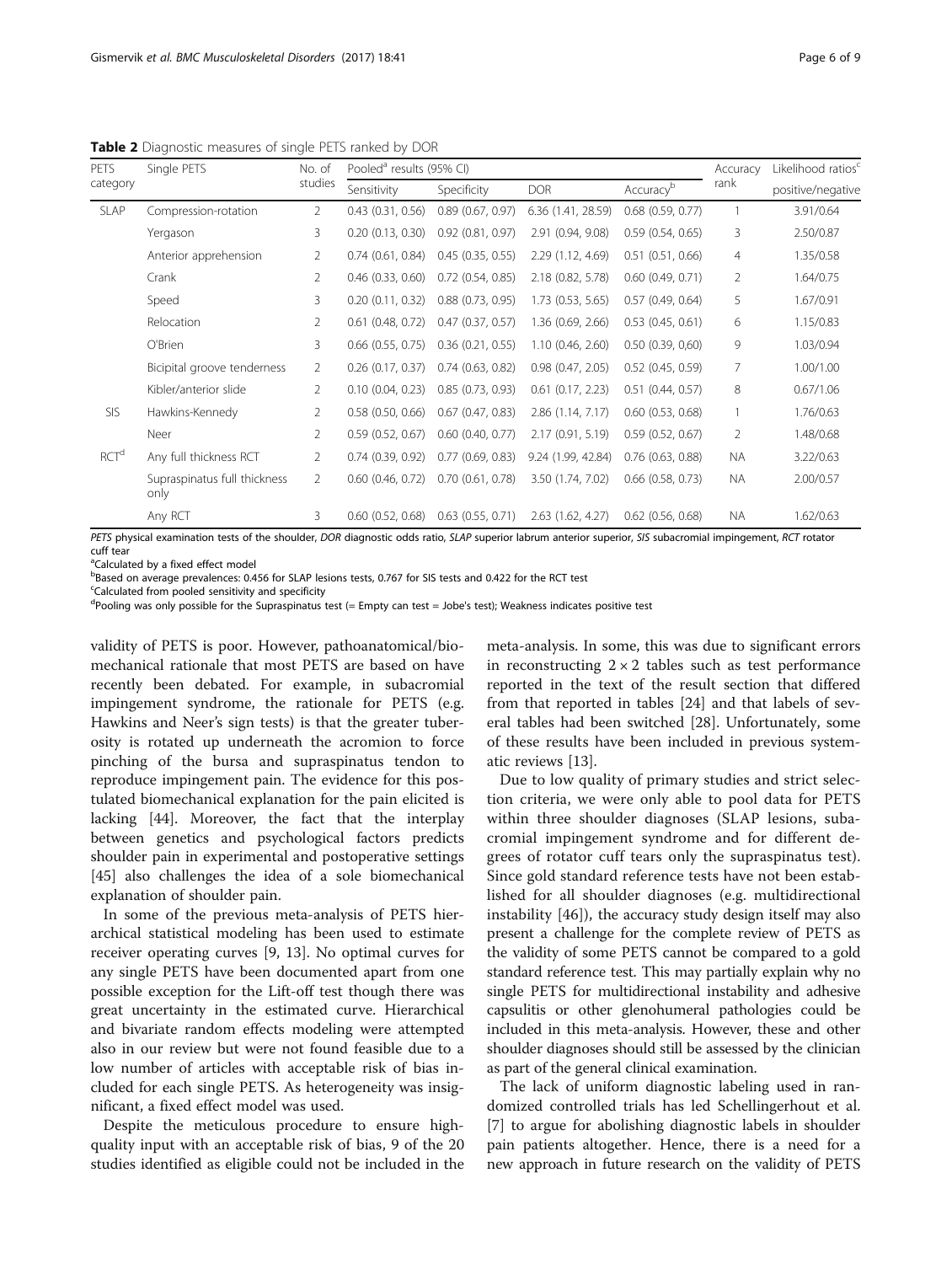<span id="page-6-0"></span>and shoulder diagnoses. The GRADE initiative [[47](#page-8-0)] suggests that validity of different diagnostic subgrouping strategies should be evaluated in a randomized design providing direct comparison of effects on patient-important outcomes (e.g. pain and shoulder function) for different diagnostic strategies, rather than the indirect evidence provided by the accuracy design. We therefore suggest that future research on the validity of PETS consider using such a randomized design.

#### Limitations and strengths

This study adhered to the state of the art methodology for systematic reviews and diagnostic meta-analysis. A broad scope without limitations to any specific shoulder diagnoses was chosen to strengthen the potential clinical applicability of results. In the meta-analysis, a clear description of inclusion criteria was made mandatory for primary studies to ensure that applicability in other clinical settings can be assessed for all studies included. The chosen QUADAS cutoff in this study was in line with that used in several previous reviews [\[14,](#page-7-0) [48](#page-8-0)] and particularly strong selection criteria were used for the metaanalysis to ensure inclusion of only high quality primary studies with a low risk of bias. However, with strong selection criteria, there is a risk that relevant primary studies were excluded from the meta-analysis and that this may have biased our conclusions. In addition the application of a QUADAS cutoff score has been advised against by its developers [\[49\]](#page-8-0) and our choice may have induced a selection bias of primary studies. Also, due to the small number of primary studies available for pooling, hierarchical or bivariate random effects modeling were not feasible. However, since heterogeneity was low, a fixed effects approach could be used. A revised edition of the original QUADAS tool has been published [\[50](#page-8-0)]. Implementation was not possible in this review as QUADAS scoring had already started with the original tool. This was a meta-analysis of single PETS but in clinical practice a combination of tests is commonly used. Several of the included primary studies reported diagnostic performance when different tests were combined [\[3, 26](#page-7-0), [34, 35, 37](#page-8-0)]. However, as test combinations differ, meaningful statistical pooling was not feasible and assessment of test combinations was beyond the specific scope of this meta-analysis. Another important limitation regarding conclusions and recommendations of this meta-analysis is the designated context of specialist care with high prevalence of shoulder pathology and co-morbidity. Care should be taken to assess applicability of results to any specific clinical context. To enable clinicians to assess transferability of primary research findings to their own specific spectrum of patients, we only included studies where inclusion criteria had been clearly described. The extraction of raw data from the included

primary studies have been provided for clinicians own scrutiny (Additional file 5).

## Conclusions

The clinical performance of single PETS is limited. However, our evidence indicates statistical validity when the different PETS for SLAP lesions were pooled. We suggest that clinicians choose their PETS among those with the highest rank of pooled DOR (Compression rotation, Yergason, Anterior apprehension or Crank tests for SLAP lesions; Hawkins-Kennedy for subacromial impingement and the supraspinatus/empty can/Jobe's test for full thickness rotator cuff tears). Furthermore, we recommend that the clinician assess the inclusion criteria in relevant primary studies to assess the validity for their own clinical setting. There is still a need for a new research approach to the evidence based shoulder examination. A new approach to the diagnostic labels in the shoulder has also been called for by Schellingerhout et al. [[7\]](#page-7-0). We therefore propose that future studies on the validity of PETS use a randomized research design [[47\]](#page-8-0) in order to compare the validity of different diagnostic strategies related to their effect on patient-outcomes.

## Additional files

[Additional file 1: Table S1.](dx.doi.org/10.1186/s12891-017-1400-0) Detailed description of the literature search strategy. (XLS 31 kb)

[Additional file 2:](dx.doi.org/10.1186/s12891-017-1400-0) Contains: a) Overview of PETS in the 20 articles with low risk of bias. b) Adapted QUADAS assessment tool and scoring guide. c) Full initial eligibility criteria for abstracts and full text articles. (DOC 104 kb)

[Additional file 3: Table S2.](dx.doi.org/10.1186/s12891-017-1400-0) Quality scores for the 20 full text articles with acceptable risk of bias. (XLSX 17 kb)

[Additional file 4:](dx.doi.org/10.1186/s12891-017-1400-0) QUADAS score table (containing scores for all articles assessed). (XLS 2873 kb)

[Additional file 5:](dx.doi.org/10.1186/s12891-017-1400-0) Data-extraction from 20 articles with low risk of bias (raw-data). (XLS 109 kb)

[Additional file 6:](dx.doi.org/10.1186/s12891-017-1400-0) Data-extraction prepared for Meta-analysis (raw-data). (XLS 83 kb)

#### Abbreviations

DOR: Diagnostic Odds Ratio; LR +/−: Likelihood ratio positive/negative; PETS: Physical Examination Test(s) of the Shoulder; PRISMA: Preferred Reporting Items in Systematic Reviews and Meta-Analysis; QUADAS: Quality Assessment of Diagnostic Accuracy Studies; SLAP: Superior Labral Anterior Posterior

#### Acknowledgements

The authors wish to extend their gratitude to Research Librarian Solveig Isabel Taylor (University Library, NTNU) for designing and executing the electronic database searches, to Kari Skinningsrud for help with preparation of figures, tables and the manuscript, and to Dr. Ulrich Schattel who facilitated this project through continuous support and contributions in discussions with SG.

#### Funding

This study was funded by Trondheim University Hospital, Department of Physical Medicine and Rehabilitation where four of the authors have been employed (SG, FG, MR and GL). The funding body granted 6 months for SG to work with this systematic review but otherwise had no role in design, analysis and interpretation of data, the writing of the manuscript or in the decision to submit the manuscript for publication.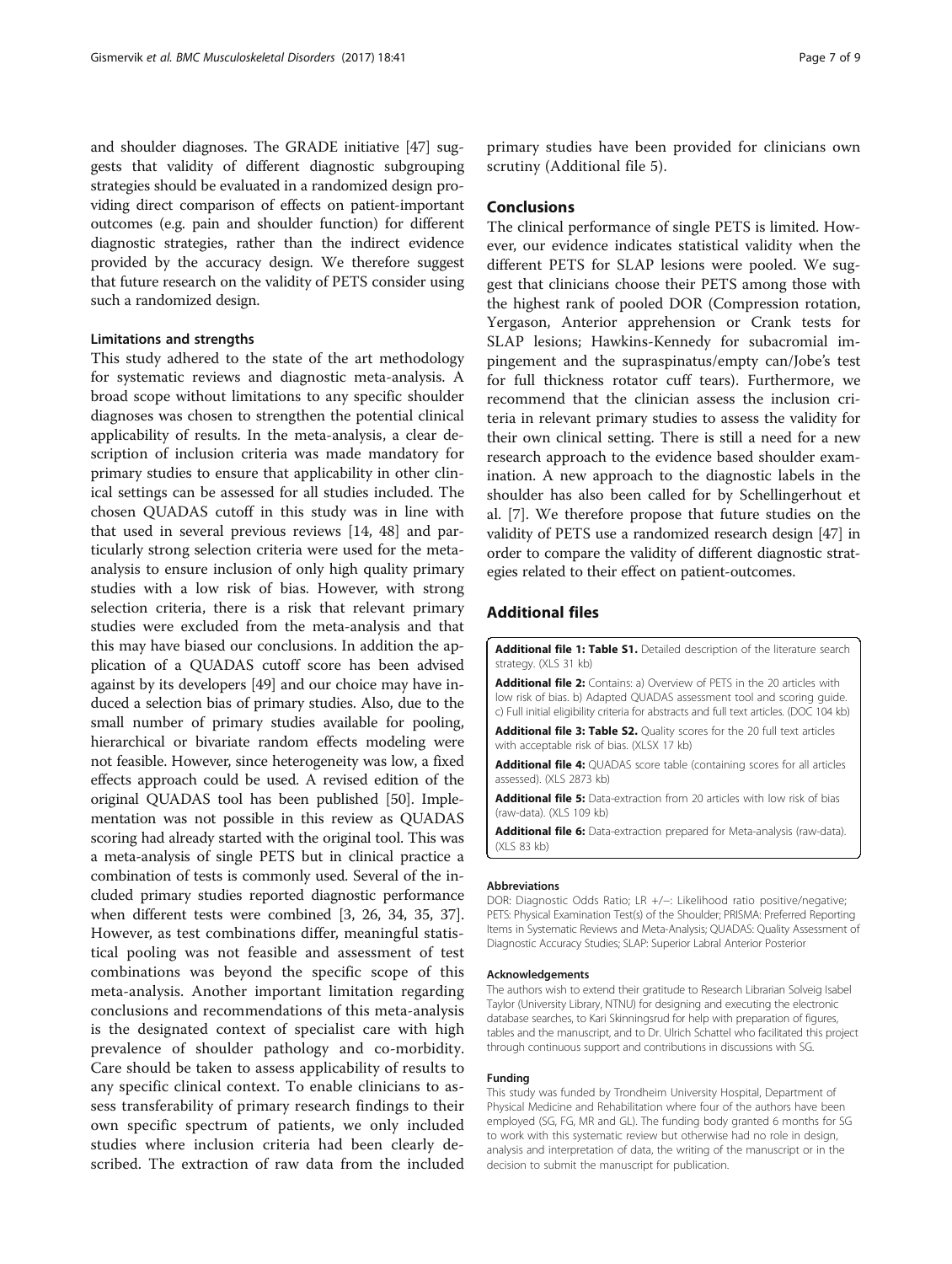## <span id="page-7-0"></span>Availability of data and materials

All relevant data (including raw-data) has been provided in figures, tables and supplements.

#### Authors' contributions

SG conceived of the study and developed its design and protocol together with GL. SG organized the search and selection process; i.e. the electronic database search, removal of duplicates, coordinated the contributions of the other authors and drafted the manuscript. Eligibility and quality assessments were done by the following pairs of authors MR/JD, SG/GL, MR/FG and SG/FG. Reference hand search was done by FG and SG. Data-extraction in preparation for meta-analysis was done by FG and SG. Figures and tables were prepared by FG and SG. GL conducted the statistical pooling of data in STATA and helped to draft the first manuscript. All authors have read and approved the final manuscript.

#### Authors' information

Four of the authors are medical doctors, three are specialists in physical medicine and rehabilitation (SG, MR and GL) and one is an orthopedic surgeon (JD). One of the authors (FG) is a physiotherapist. GL and JD are professors, SG works as a PhD candidate.

#### Competing interests

The authors declare that they have no competing interests.

#### Consent for publication

Not applicable.

#### Ethics approval and consent to participate

Not applicable. This systematic review and meta-analysis did not involve research on any human subjects requiring informed consent.

#### Author details

<sup>1</sup>Department Physical Medicine and Rehabilitation, St.Olavs University Hospital, P.B. 3250 SluppenNO-7006 Trondheim, Norway. <sup>2</sup>Department of Public Health and General Practice, Norwegian University of Science and Technology, P.B. 8905 MTFS, 7491 Trondheim, Norway. <sup>3</sup>Institute of Neuromedicine, Faculty of Medicine, Norwegian University of Science and Technology, P.B 8905 MTFS, 7491 Trondheim, Norway. <sup>4</sup> Department of Orthopedic Surgery, Trondheim University Hospital, P.B. 3250 Sluppen, NO-7006 Trondheim, Norway. <sup>5</sup>Department of Clinical Medicine, Neuromuscular Diseases Research Group, UiT The Arctic University of Norway, N-9037 Tromsø, Norway. <sup>6</sup>Unicare Medical Rehabilitation Centre, Hokksund, Norway.

#### Received: 21 November 2016 Accepted: 11 January 2017 Published online: 25 January 2017

#### References

- 1. McFarland EG. Examination of the Shoulder: The Complete Guide. Thieme; 2006. ISBN: 1588903710. [https://www.amazon.com/Examination-Shoulder-](https://www.amazon.com/Examination-Shoulder-Complete-Edward-McFarland/dp/1588903710)[Complete-Edward-McFarland/dp/1588903710](https://www.amazon.com/Examination-Shoulder-Complete-Edward-McFarland/dp/1588903710).
- 2. Holtby R, Razmjou H. Validity of the supraspinatus test as a single clinical test in diagnosing patients with rotator cuff pathology. J Orthop Sports Phys Ther. 2004;34:194–200.
- 3. Chew K, Pua YH, Chin J, Clarke M, Wong YS. Clinical predictors for the diagnosis of supraspinatus pathology. Physiotherapy Singapore. 2010;13(2):12–7.
- 4. Jobe FW, Moynes DR. Delineation of diagnostic criteria and a rehabilitation program for rotator cuff injuries. Am J Sports Med. 1982;10:336–9.
- 5. Yergason RM. Supination sign. J Bone Joint Surg Am. 1931;13:160–160.
- 6. Holtby R, Razmjou H. Accuracy of the Speed's and Yergason's tests in detecting biceps pathology and SLAP lesions: comparison with arthroscopic findings. Arthroscopy. 2004;20:231–6.
- 7. Schellingerhout JM, Verhagen AP, Thomas S, Koes BW. Lack of uniformity in diagnostic labeling of shoulder pain: time for a different approach. Man Ther. 2008;13:478–83.
- Hanchard NC, Lenza M, Handoll HH, Takwoingi Y. Physical tests for shoulder impingements and local lesions of bursa, tendon or labrum that may accompany impingement. Cochrane Database Syst Rev. 2013;4, CD007427.
- 9. Alqunaee M, Galvin R, Fahey T. Diagnostic accuracy of clinical tests for subacromial impingement syndrome: a systematic review and metaanalysis. Arch Phys Med Rehabil. 2012;93:229–36.
- 10. Hermans J, Luime JJ, Meuffels DE, Reijman M, Simel DL, Bierma-Zeinstra SM. Does this patient with shoulder pain have rotator cuff disease?: The Rational Clinical Examination systematic review. JAMA. 2013;310:837–47.
- 11. Meserve BB, Cleland JA, Boucher TR. A meta-analysis examining clinical test utility for assessing superior labral anterior posterior lesions. Am J Sports Med. 2009;37:2252–8.
- 12. Walton DM, Sadi J. Identifying SLAP lesions: a meta-analysis of clinical tests and exercise in clinical reasoning. Phys Ther Sport. 2008;9:167–76.
- 13. Hegedus EJ. Which physical examination tests provide clinicians with the most value when examining the shoulder? Update of a systematic review with meta-analysis of individual tests. Br J Sports Med. 2012.
- 14. Hegedus EJ, Goode A, Campbell S, Morin A, Tamaddoni M, Moorman 3rd CT, Cook C. Physical examination tests of the shoulder: a systematic review with meta-analysis of individual tests. Br J Sports Med. 2008;42:80–92. discussion 92.
- 15. Glas AS, Lijmer JG, Prins MH, Bonsel GJ, Bossuyt PM. The diagnostic odds ratio: a single indicator of test performance. J Clin Epidemiol. 2003;56:1129–35.
- 16. Cochrane-Collaboration. Handbook for DTA Reviews. In: Book Handbook for DTA Reviews. Cochrane collaboration; 2011. [srdta.cochrane.org/handbook](https://www.srdta.cochrane.org/handbook-dta-reviews)[dta-reviews](https://www.srdta.cochrane.org/handbook-dta-reviews).
- 17. NOKC. Handbook for Norwegian Knowledge Center for the Health Services. In: Book Handbook for Norwegian Knowledge Center for the Health Services. 2009.
- 18. Liberati A, Altman DG, Tetzlaff J, Mulrow C, Gotzsche PC, Ioannidis JP, Clarke M, Devereaux PJ, Kleijnen J, Moher D. The PRISMA statement for reporting systematic reviews and meta-analyses of studies that evaluate health care interventions: explanation and elaboration. PLoS Med. 2009;6, e1000100.
- 19. Haynes RB, Wilczynski NL. Optimal search strategies for retrieving scientifically strong studies of diagnosis from Medline: analytical survey. BMJ. 2004;328:1040.
- 20. Beynon R, Leeflang MM, McDonald S, Eisinga A, Mitchell RL, Whiting P, Glanville JM. Search strategies to identify diagnostic accuracy studies in MEDLINE and EMBASE. Cochrane Database Syst Rev 2013:MR000022.
- 21. Whiting PF, Weswood ME, Rutjes AW, Reitsma JB, Bossuyt PN, Kleijnen J. Evaluation of QUADAS, a tool for the quality assessment of diagnostic accuracy studies. BMC Med Res Methodol. 2006;6:9.
- 22. Deville WL, Buntinx F, Bouter LM, Montori VM, de Vet HC, van der Windt DA, Bezemer PD. Conducting systematic reviews of diagnostic studies: didactic guidelines. BMC Med Res Methodol. 2002;2:9.
- 23. Mulherin SA, Miller WC. Spectrum bias or spectrum effect? Subgroup variation in diagnostic test evaluation. Ann Intern Med. 2002;137:598–602.
- 24. Ardic F, Kahraman Y, Kacar M, Kahraman MC, Findikoglu G, Yorgancioglu ZR. Shoulder impingement syndrome: relationships between clinical, functional, and radiologic findings. Am J Phys Med Rehabil. 2006;85:53–60.
- 25. Bak K, Sorensen AKB, Jorgensen U, Nygaard M, Krarup AL, Thune C, Sloth C, Pedersen ST. The value of clinical tests in acute full-thickness tears of the supraspinatus tendon: does a subacromial lidocaine injection help in the clinical diagnosis? a prospective study. Arthroscopy. 2010;26(6):734–42.
- 26. Fodor D, Poanta L, Felea I, Rednic S, Bolosiu H. Shoulder impingement syndrome: correlations between clinical tests and ultrasonographic findings. Ortop Traumatol Rehabil. 2009;11:120–6.
- 27. Hertel R, Ballmer FT, Lombert SM, Gerber C. Lag signs in the diagnosis of rotator cuff rupture. J Shoulder Elbow Surg. 1996;5:307–13.
- 28. Kim E, Jeong HJ, Lee KW, Song JS. Interpreting positive signs of the supraspinatus test in screening for torn rotator cuff. Acta Med Okayama. 2006;60:223–8.
- 29. Kim HA, Kim SH, Seo YI. Ultrasonographic findings of painful shoulders and correlation between physical examination and ultrasonographic rotator cuff tear. Mod Rheumatol. 2007;17:213–9.
- 30. Kim SH, Ha KI, Ahn JH, Choi HJ. Biceps load test II: A clinical test for SLAP lesions of the shoulder. Arthroscopy. 2001;17:160–4.
- 31. Miller CA, Forrester GA, Lewis JS. The validity of the lag signs in diagnosing full-thickness tears of the rotator cuff: a preliminary investigation. Arch Phys Med Rehabil. 2008;89:1162–8.
- 32. Myers TH, Zemanovic JR, Andrews JR. The resisted supination external rotation test: a new test for the diagnosis of superior labral anterior posterior lesions. Am J Sports Med. 2005;33:1315–20.
- 33. Nakagawa S, Yoneda M, Hayashida K, Obata M, Fukushima S, Miyazaki Y. Forced shoulder abduction and elbow flexion test: a new simple clinical test to detect superior labral injury in the throwing shoulder. Arthroscopy. 2005;21:1290–5.